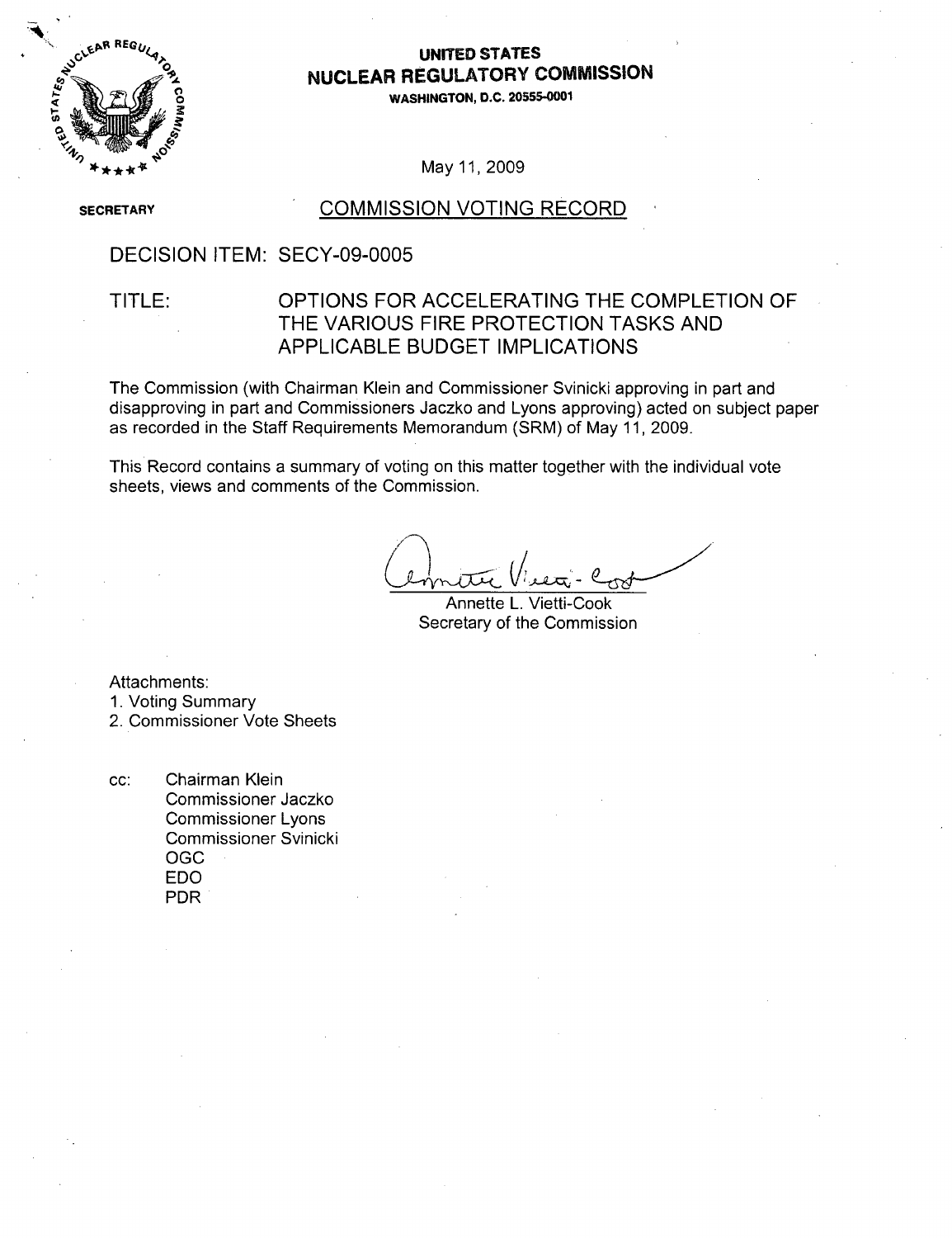## VOTING SUMMARY - SECY-09-0005

## RECORDED VOTES

|                       | NOT<br>APRVD DISAPRVD ABSTAIN PARTICIP COMMENTS<br>DATE |    |  |    |         |
|-----------------------|---------------------------------------------------------|----|--|----|---------|
| CHRM. KLEIN           | X                                                       |    |  | X. | 4/24/09 |
| COMR. JACZKO          | X                                                       |    |  | X. | 2/27/09 |
| <b>COMR. LYONS</b>    | $\sf X$                                                 |    |  | X  | 3/3/09  |
| <b>COMR. SVINICKI</b> | $\mathsf{X}$                                            | X. |  | X  | 4/10/09 |

## COMMENT RESOLUTION

In their vote sheets, Chairman Klein and Commissioner Svinicki approved in part and disapproved in part and Commissioners Jaczko and Lyons approved the staffs recommendation and provided some additional comments. Subsequently, the comments of the Commission were incorporated into the guidance to staff as reflected in the SRM issued on May 11,2009.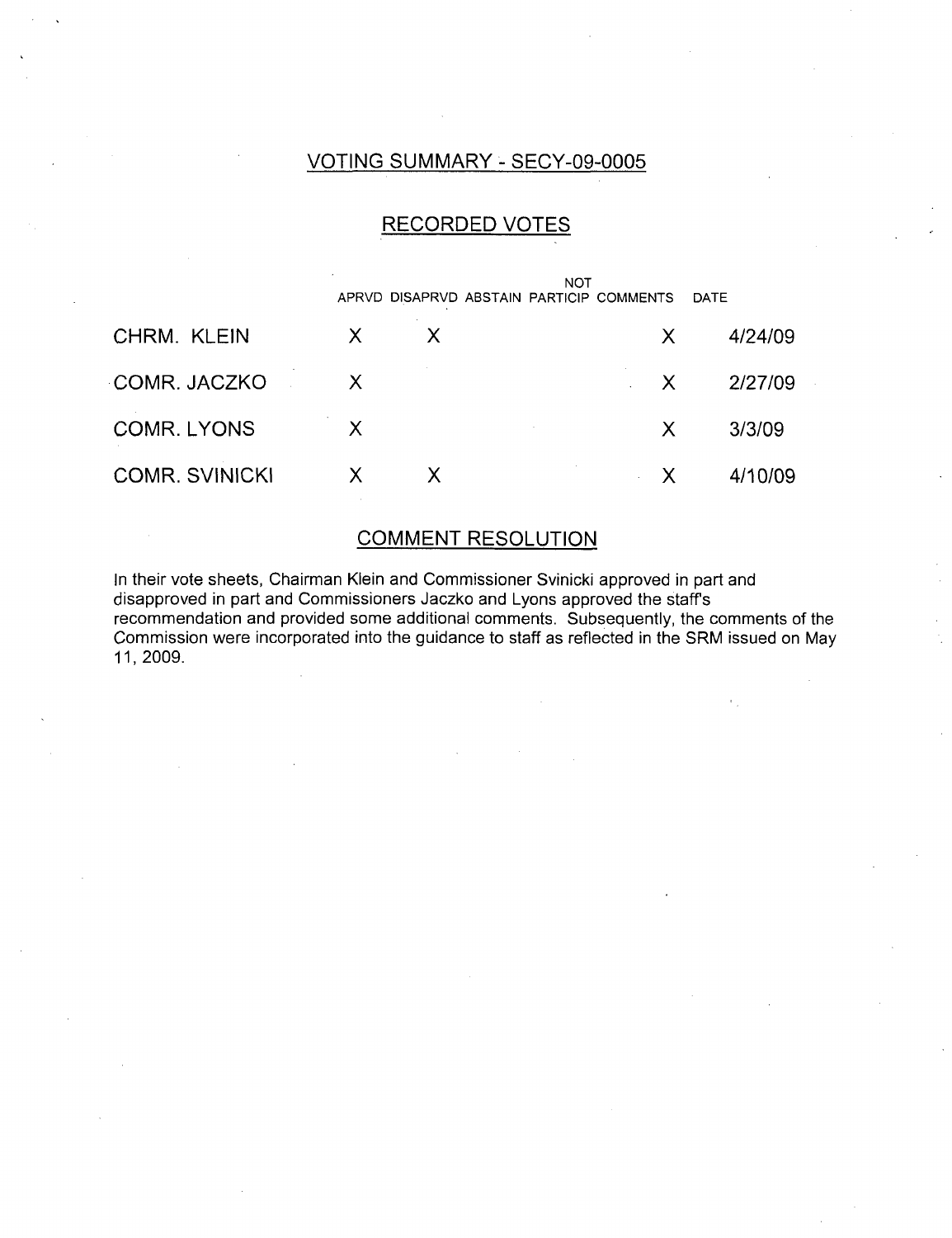## RESPONSE SHEET

- TO: Annette Vietti-Cook, Secretary
- FROM: CHAIRMAN KLEIN

SUBJECT: SECY-09-0005 - OPTIONS FOR ACCELERATING THE COMPLETION OF THE VARIOUS FIRE PROTECTION TASKS AND APPLICABLE BUDGET IMPLICATIONS

Approved <u>X In Part</u> Disapproved <u>X In Part</u> Abstair

Not Participating \_\_\_\_\_

**COMMENTS:** 

Below \_\_\_ Attached X None \_\_

Ke

SIGNATURE

 $4/24/09$ 

Entered on "STARS" Yes **Allection**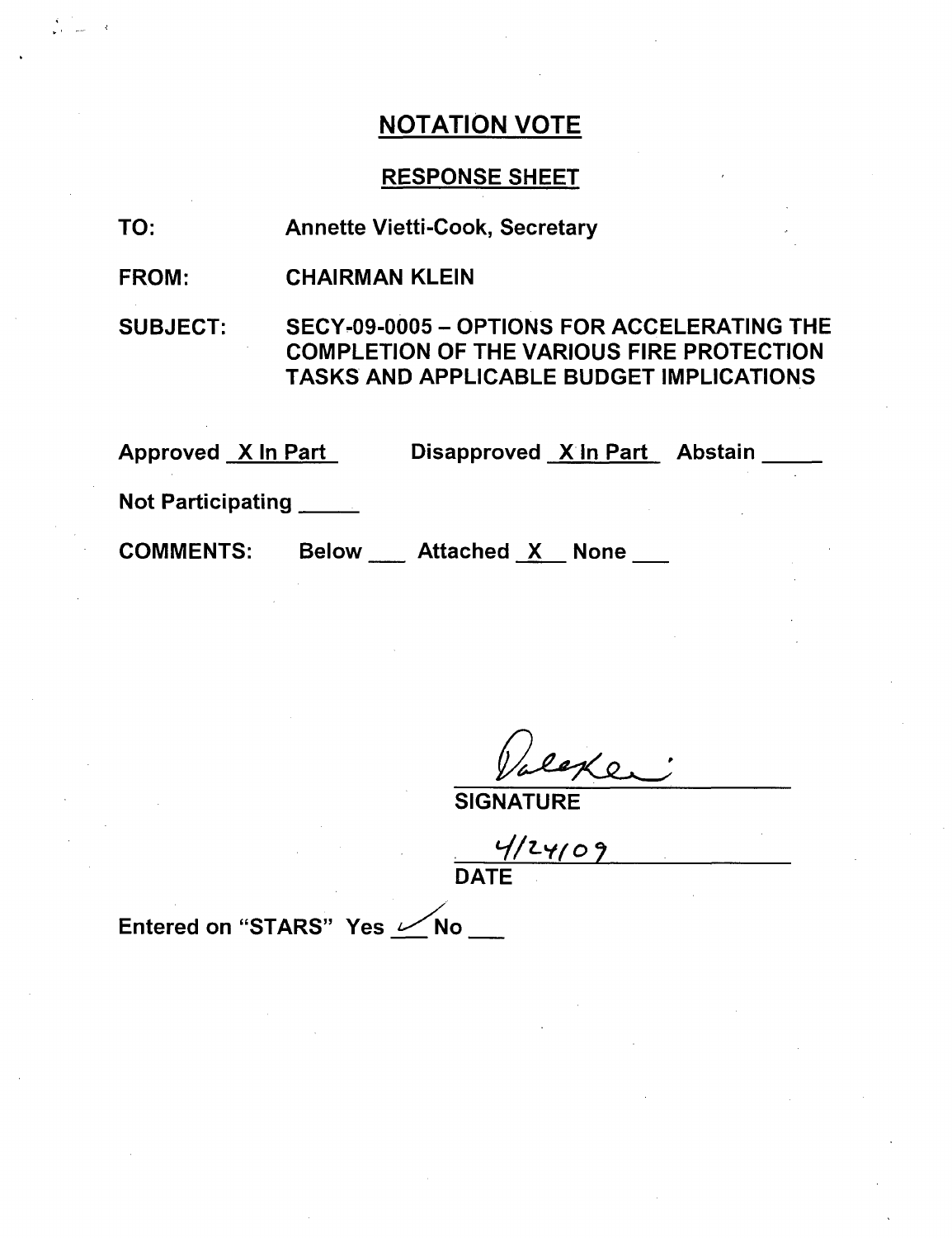#### Chairman Klein's Comments on SECY-09-0005

I would like to commend the staff for providing this insightful paper to assist the Commission in making an informed decision regarding options for accelerating the completion of the various fire protection tasks and for having already taken actions within the organizational infrastructure to enhance the agency's ability to review the large number of license amendment requests expected in FY 2010.

After evaluating staff's proposals, I approve option 2 to expedite the review of NFPA 805 license amendment requests, but I do not support altering either the current enforcement policy applicable to NFPA 805 or the current enforcement discretion timeframe associated with circuit issue closure. Before I discuss the rationale for my decisions, I would like to briefly reflect on some of NRC's history associated with fire protection regulations and provide a wider perspective on this issue.

In the 1960s and early 1970s, local fire protection codes, which were generally the same as required of other industrial facilities, applied to nuclear plants. In 1971, three years before the NRC was created, the Atomic Energy Commission, NRC's predecessor, issued the first regulations for fire protection at commercial nuclear power plants. The regulations, **10** CFR 50, Appendix A General Design Criterion (GDC) 3, provide basic fire protection system design requirements and broad performance objectives, but lack specific implementation guidance and assessment criteria.

Neither the NRC nor the nuclear industry fully appreciated the possibility that a fire could threaten a reactor's safety until the 1975 fire at unit **1** of TVA's Browns Ferry facility. The fire burned for 7 hours, damaged hundreds of electrical cables and impaired the operation of critical safety related equipment. NRC's investigation of the Browns Ferry fire revealed significant deficiencies in both the design of fire protection features and in the procedures for responding to a fire. The NRC issued specific fire protection guidance to utilities shortly after the Browns Ferry fire and over the next several years developed regulations with detailed requirements related to fire prevention, fire detection, fire suppression systems, fire brigade training, as well as other areas of fire protection. The NRC codified these requirements in 1981 in 10 CFR 50.48 and 10 CFR 50, Appendix R.

These regulations, which are still in effect today, are not perfect; have been criticized over the years as being "prescriptive" and "deterministic", which they are; and have been challenged in court. One example of why these regulations have been disparaged over the years is the requirement that certain systems and components be separated by at least 20 feet. Since these regulations were put in place after many of the currently operating reactors were built, the 20 foot separation criterion could not be met in all cases. Alternatively, when 10 CFR 50.48 was issued (10 CFR 50.12 would be used today), licensees could request an exemption from the separation criterion if they could demonstrate that the alternative fire protection features proposed met the safety standard established in the rule. This is a very important point that is sometimes overlooked or ignored. In a Court of Appeals decision to a challenge to Appendix R, (Connecticut Light and Power, et al. v. NRC, 673 F2d. 525 (D. C. Cir.)) the court found that "With the exemption procedure, power plants will be able to show that alternative fire protection systems protect the public safety at the same high level as the system chosen by the Commission." As I have said before, the Commission takes fire protection issues very seriously, like all regulations, and bases its actions on the safety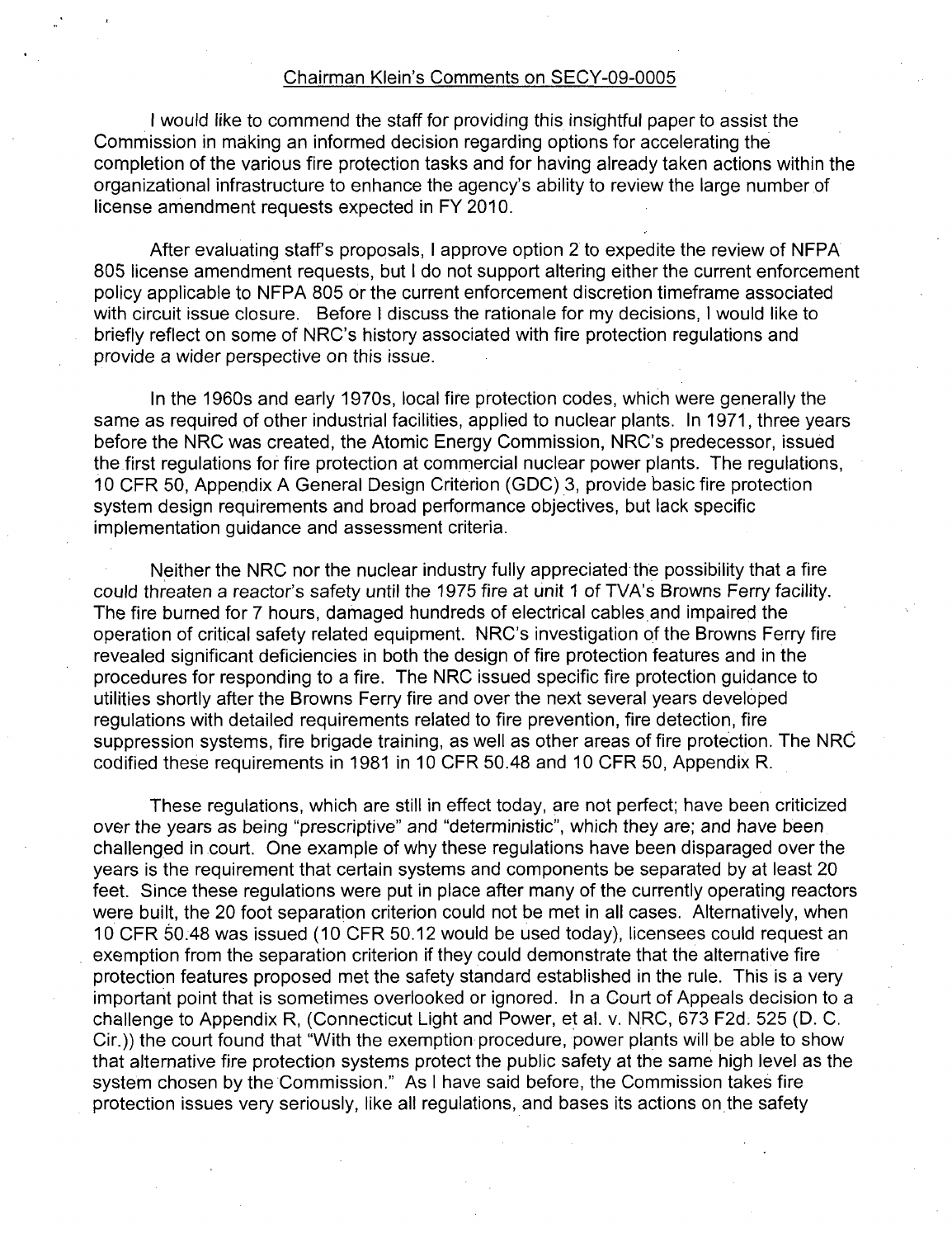significance of identified problems and the licensees' actions to ensure the safe operation of all nuclear power plants. I think it is safe to say that ensuring public health and safety has always been the intent of these regulations but their cumbersome, "one-size-fits-all" nature has made their implementation a virtual nightmare.

It is this regulatory nightmare that was born of the best intentions but that suffered from the lack of thorough validation and verification that persuades me that we should take our time, continue to inform the NFPA 805 implementation process with experience, and do this right the first time. I do not want another regulatory maze. The NRC has continued to learn from the fire protection challenges encountered over the years and strives now with the implementation of NFPA 805 to enhance fire protection regulations by making them more risk informed as well as easier to understand, implement and enforce. This in turn would allow licensees to more effectively focus their resources on protecting safety significant systems, structures and components. I also recognize that the best way for some licensees to resolve many of the longstanding challenges with fire protection, such as numerous exemptions, is to transition to NFPA 805. With that in mind, I approve staff's recommended option 2 to expedite the review of NFPA 805 license amendment requests. I believe augmenting the staff's resources as described will expedite the review of the expected license amendment requests to implement NFPA 805 and will simultaneously accelerate the maturity and the stabilization of the review, implementation, and inspection processes. I believe that, in turn, this will act as a catalyst for those utilities that have not yet elected to transition to NFPA 805. I am confident that the merits of adopting NFPA 805, which can only be demonstrated through performance, will ultimately, influence those utilities to make a decision.

As I discussed above, it is the relative immaturity and related instability of the NFPA 805 implementation process that convinces me to vote to maintain the current applicable enforcement policy. It is completely understandable why licensees would want to inform their decision with the results and lessons learned from the pilot plant studies and to take full advantage of a mature and stable infrastructure.

I take a similar position concerning the current enforcement discretion policy timeframe pertaining to the circuit issue closure. I would prefer that licensees take the time allowed in the SRM on SECY-08-0093 to plan and execute a high quality resolution as opposed to rushing to perhaps a less than optimal outcome.

*Die 104<sup>-</sup> 109*<br>Dale Klein Date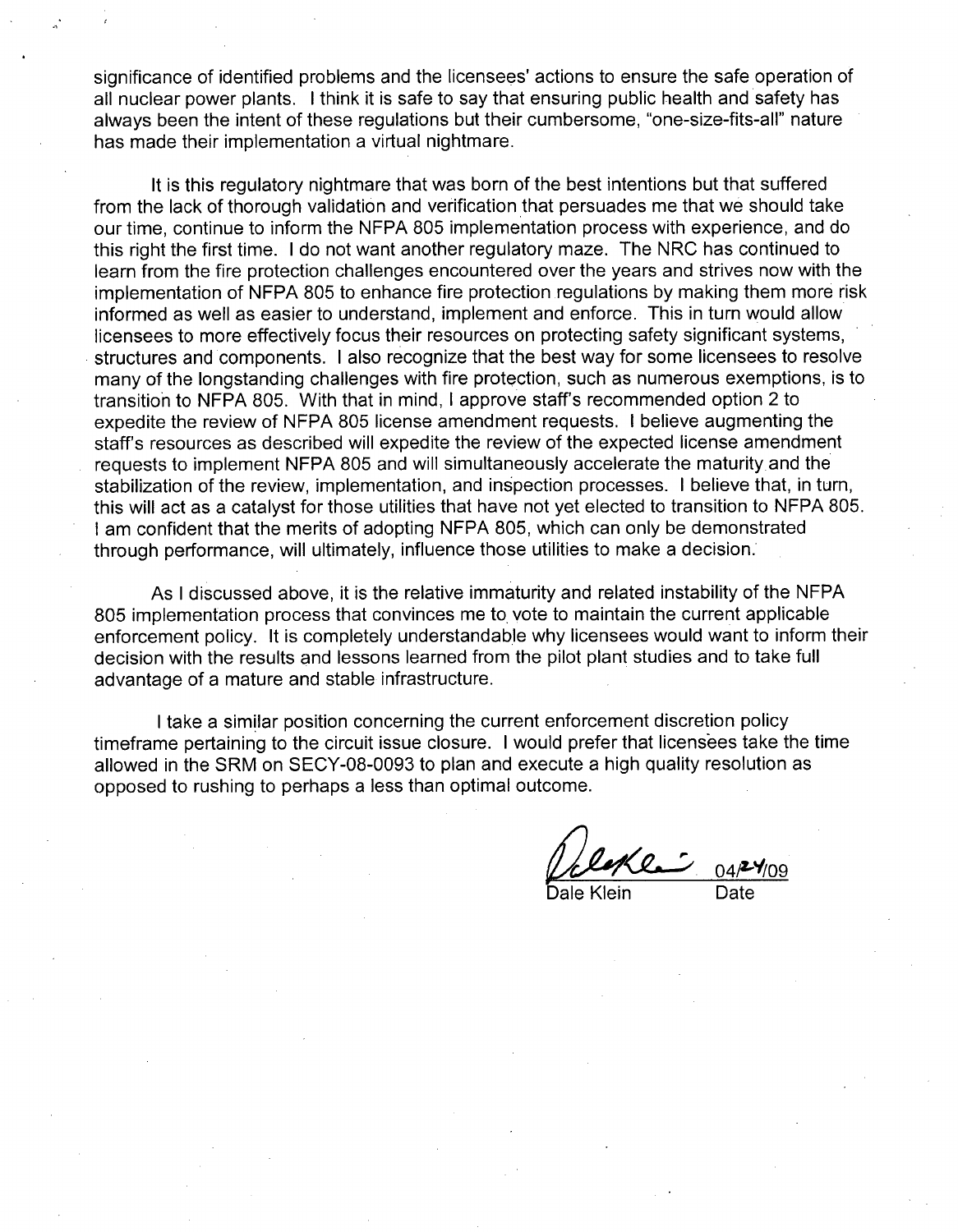## RESPONSE SHEET

| TO:          | <b>Annette Vietti-Cook, Secretary</b> |
|--------------|---------------------------------------|
| <b>FROM:</b> | <b>COMMISSIONER JACZKO</b>            |

SUBJECT: SECY-09-0005 - OPTIONS FOR ACCELERATING THE COMPLETION OF THE VARIOUS FIRE PROTECTION TASKS AND APPLICABLE BUDGET IMPLICATIONS

| Approved<br>$\mathbf{X}$ | <b>Abstain</b><br><b>Disapproved</b><br>$\mathbf{r}$ . |  |
|--------------------------|--------------------------------------------------------|--|
| <b>Not Participating</b> |                                                        |  |
| <b>COMMENTS:</b>         | <b>Attached X None</b><br><b>Below</b>                 |  |

**SIGNATURE** DATE

Entered on "STARS" Yes  $X$  No  $Y$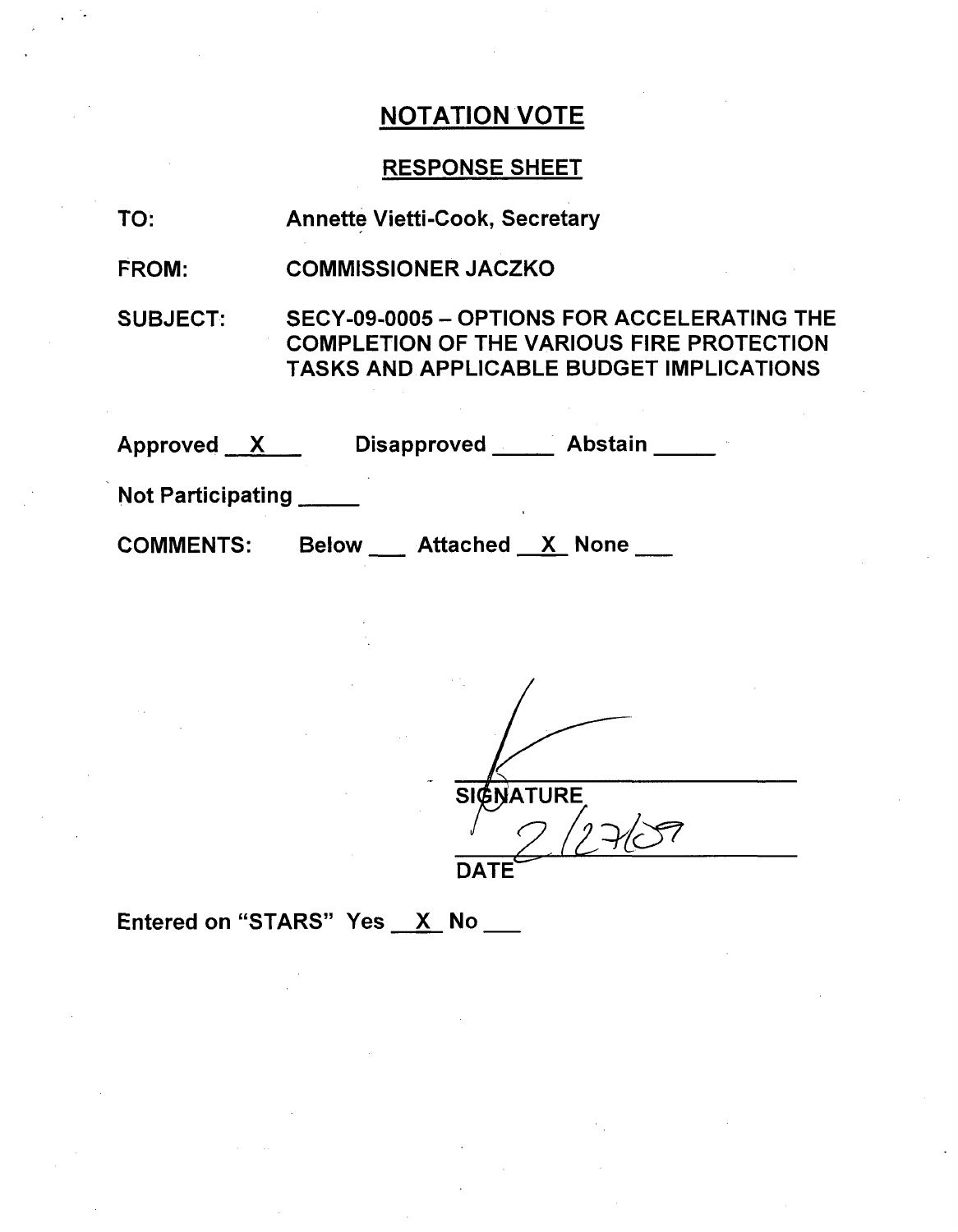#### Commissioner Jaczko's Vote on **SECY-09-0005** Options for Accelerating the Completion of the Various Fire Protection Tasks and Applicable Budget Implications

I approve of the staff's recommendations to expedite the license amendment reviews of 10 CFR 50.48(c) - National Fire Protection Association Standard (NFPA) 805, to accelerate the closure of the important safety issue concerning involving fire-induced circuit failures, as well as staff recommendations and applicable resource implications.

The agency is currently working to resolve many longstanding challenges with fire protection. I believe that the clearest path forward for most licensees is to transition to NFPA 805. In fact, 48 licensees have either submitted applications to amend their licenses, begun the transition, or submitted letters of intent. I believe the only way some licensees can resolve the fire-induced circuit failure issue will be to transition to NFPA 805.

While I would like to see the end of enforcement discretion today and NFPA 805 becoming mandatory for all existing nuclear power plants, the current situation does not permit that to happen. By majority vote, the Commission authorized extensions to enforcement discretion for transition to NFPA 805 and for resolution of issues related to fire-induced circuit failures. Therefore, I believe the staff has provided a good proposal for making progress with the fire protection issues.

Gregory B. Jaczko Date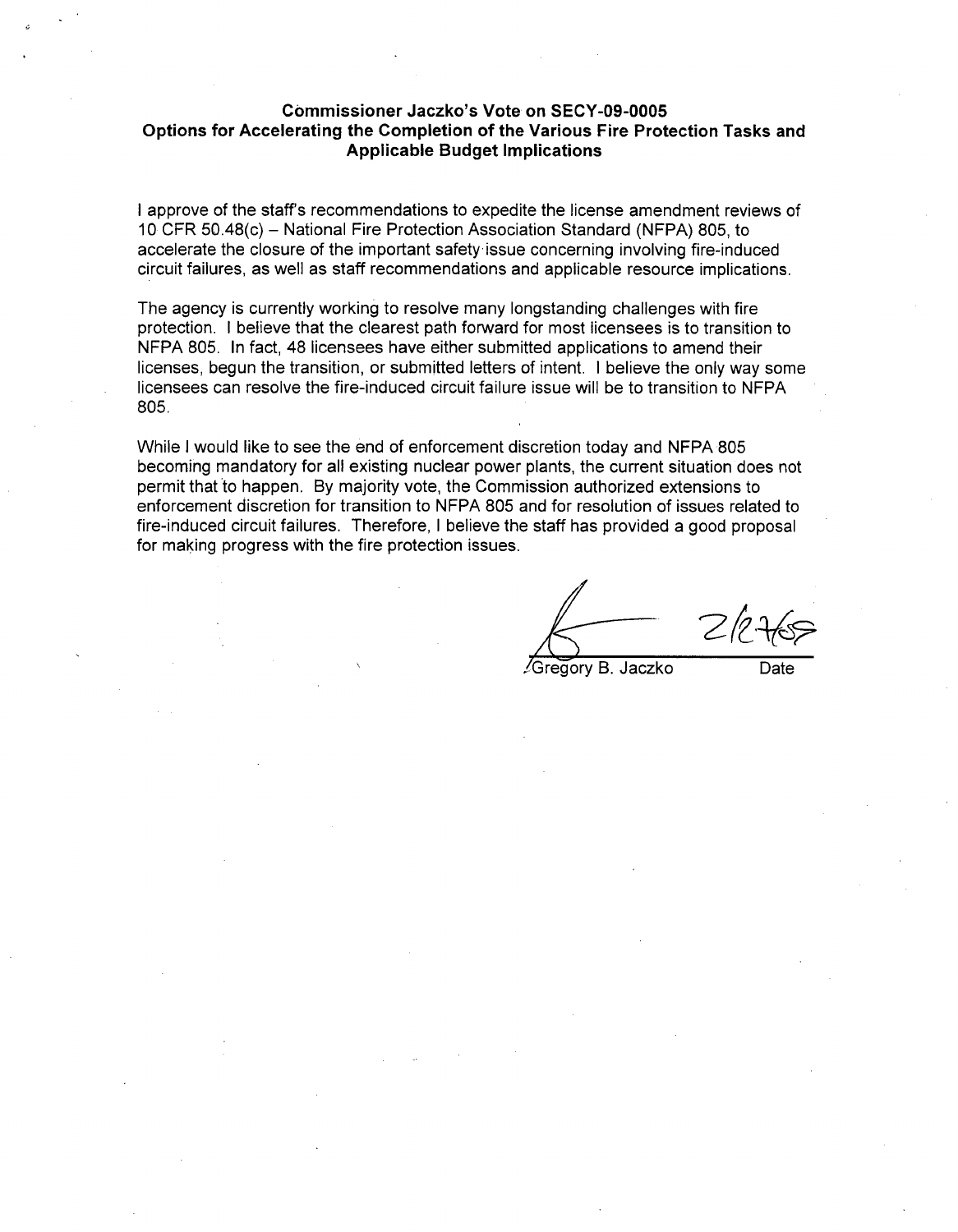## RESPONSE SHEET

| TO:                      | <b>Annette Vietti-Cook, Secretary</b>                                                                                                              |  |  |
|--------------------------|----------------------------------------------------------------------------------------------------------------------------------------------------|--|--|
| FROM:                    | <b>COMMISSIONER LYONS</b>                                                                                                                          |  |  |
| <b>SUBJECT:</b>          | SECY-09-0005 - OPTIONS FOR ACCELERATING THE<br><b>COMPLETION OF THE VARIOUS FIRE PROTECTION</b><br><b>TASKS AND APPLICABLE BUDGET IMPLICATIONS</b> |  |  |
| Approved X               | Disapproved Abstain                                                                                                                                |  |  |
| <b>Not Participating</b> |                                                                                                                                                    |  |  |
| <b>COMMENTS:</b>         | Below Attached X None                                                                                                                              |  |  |
|                          |                                                                                                                                                    |  |  |

eter B. Lyons **SIGI** 

|             | /09 |
|-------------|-----|
| <b>DATE</b> |     |

Entered on "STARS" Yes  $X$  No  $\frac{1}{1}$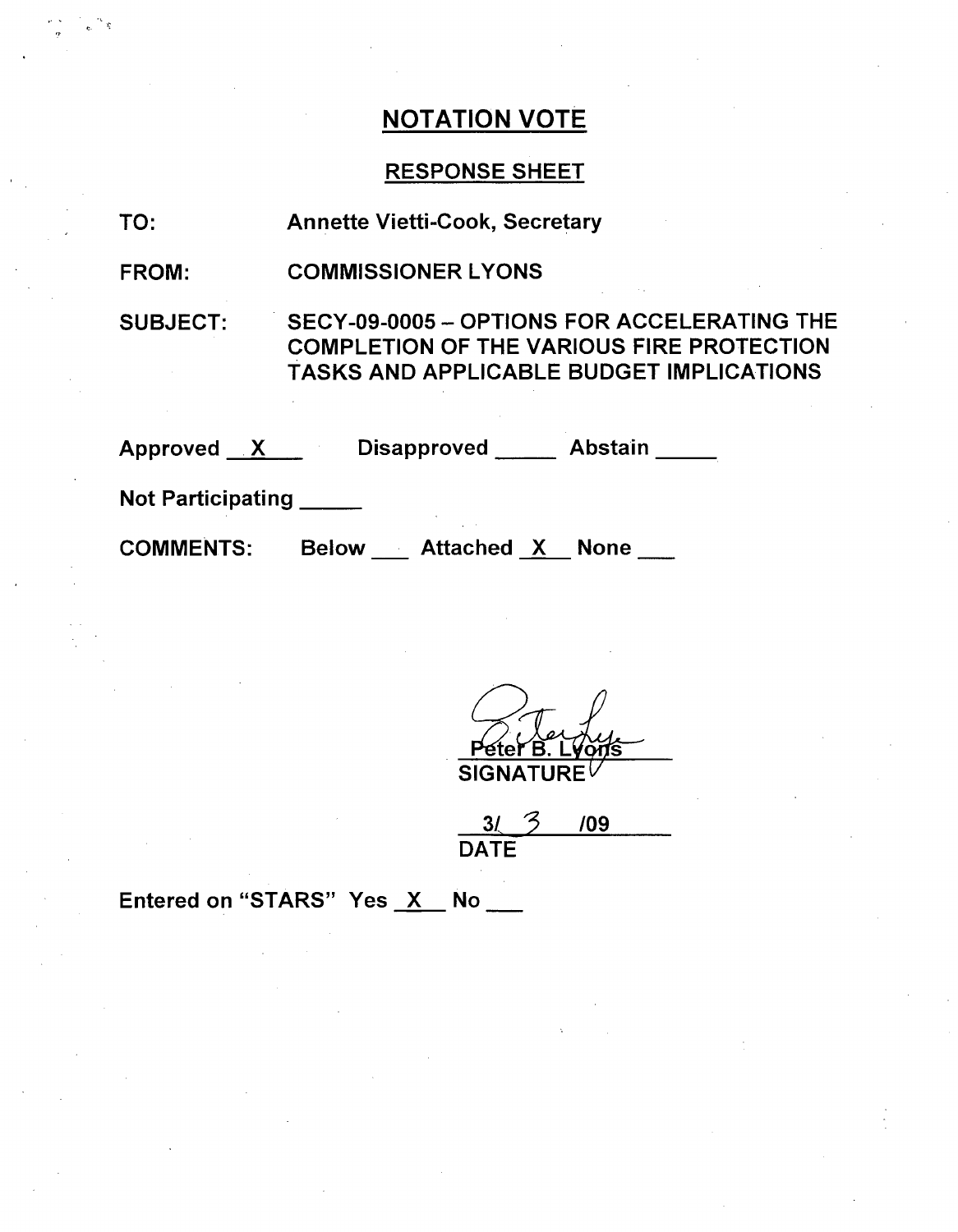#### Commissioner Lyons' Comments on **SECY 09-0005**

### Options for Accelerating the Completion of the Various Fire Protection Tasks and Applicable Budget Implications

I approve the staff's recommendations for accelerating the closure of the ongoing fire protection tasks as outlined in option two of this paper.

The issues surrounding fire protection at US nuclear plants have not been an impressive story for either the NRC or industry; however, I am pleased that advancements over the past four years have made significant strides towards improving and ending this story. The two pilot plants, Shearon Harris and Oconee, transitioning to NFPA 805 are making significant progress and have already demonstrated that this should be a viable path towards a lasting solution. With nearly half of the plants indicating they intend to adopt NFPA 805, I consider this a significant sign of progress.

As I noted in previous Commission votes, there are several levels of defense-in-depth for fire protection that are in place and unaffected by this issue. These include fire prevention measures and various combinations of detection, automatic suppression, suppression and extinguishment by trained personnel, barriers, and the associated administrative controls. As noted in a recent GAO audit of fire protection, no fire has threatened the safe shutdown of a plant and all have been of limited safety significance since the 1975 Browns Ferry fire. Furthermore, during my numerous plant visits, I make it a point to observe and have been consistently impressed with licensees' cleanliness standards, controls on combustible materials, and fire protection features. I have also been consistently impressed with the knowledge of the resident inspectors and the attention they pay to these issues.

My previous statements notwithstanding, I am sincerely interested in expediting resolution of these fire protection tasks. As described by the staff, other options exist to attempt to even further accelerate completion. In selecting option 2, I am balancing a personal desire to see the final resolution of these tasks with the realization that the solutions may take time and that simply increasing the NRC effort or eliminating enforcement discretion for licensees will not independently solve these tasks. Therefore, as I vote to expedite the resolution of these tasks, I am comfortable with taking adequate time to finally and permanently address them.

Following the July 17, 2008, briefing on fire protection issues, the Commission directed the staff to provide a fire protection closure plan, with milestones. The Commission also challenged the staff to provide options to accelerate the closure of the various protection tasks. As a result of this challenge, the staff provided what I consider a realistic and worthy plan that balances resources with my desire to close this longstanding chapter in the history of the U.S. nuclear industry. In approving this action, I am aware that I am challenging both staff and industry to take the actions necessary to improve the fire protection story.

Peter B. Lyons Date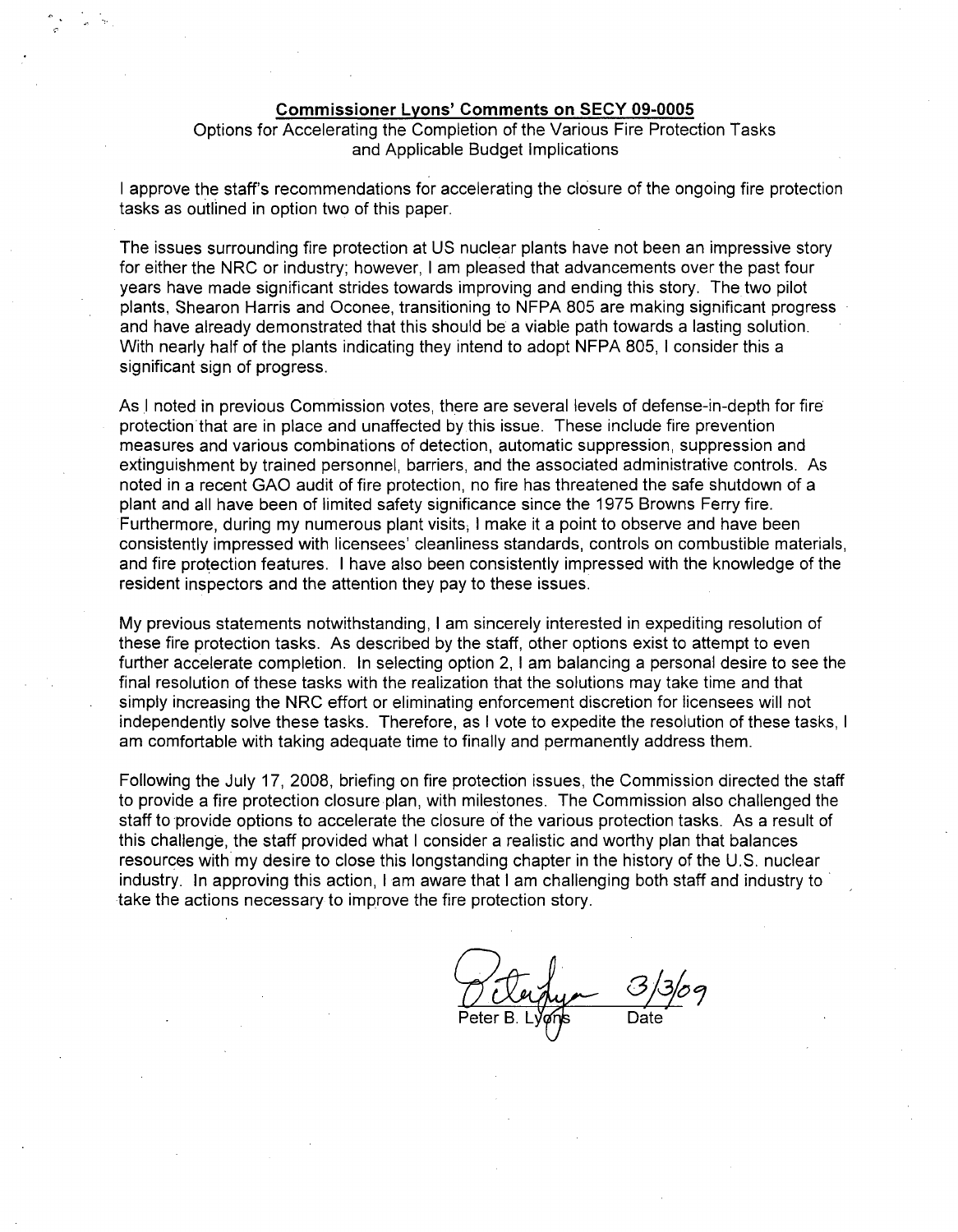### RESPONSE SHEET

TO: Annette Vietti-Cook, Secretary

FROM: COMMISSIONER SVINICKI

SUBJECT: SECY-09-0005 - OPTIONS FOR ACCELERATING THE COMPLETION OF THE VARIOUS FIRE PROTECTION TASKS AND APPLICABLE BUDGET IMPLICATIONS

Approved X In Part Disapproved X In Part Abstain

Not Participating **\_**

**COMMENTS:** Attached X None

SIGI

|                                               | 04/10/09 |
|-----------------------------------------------|----------|
| <b>DATE</b>                                   |          |
| $\sim$                                        |          |
| Entered on "STARS" Yes $\sqrt{}$<br><b>No</b> |          |